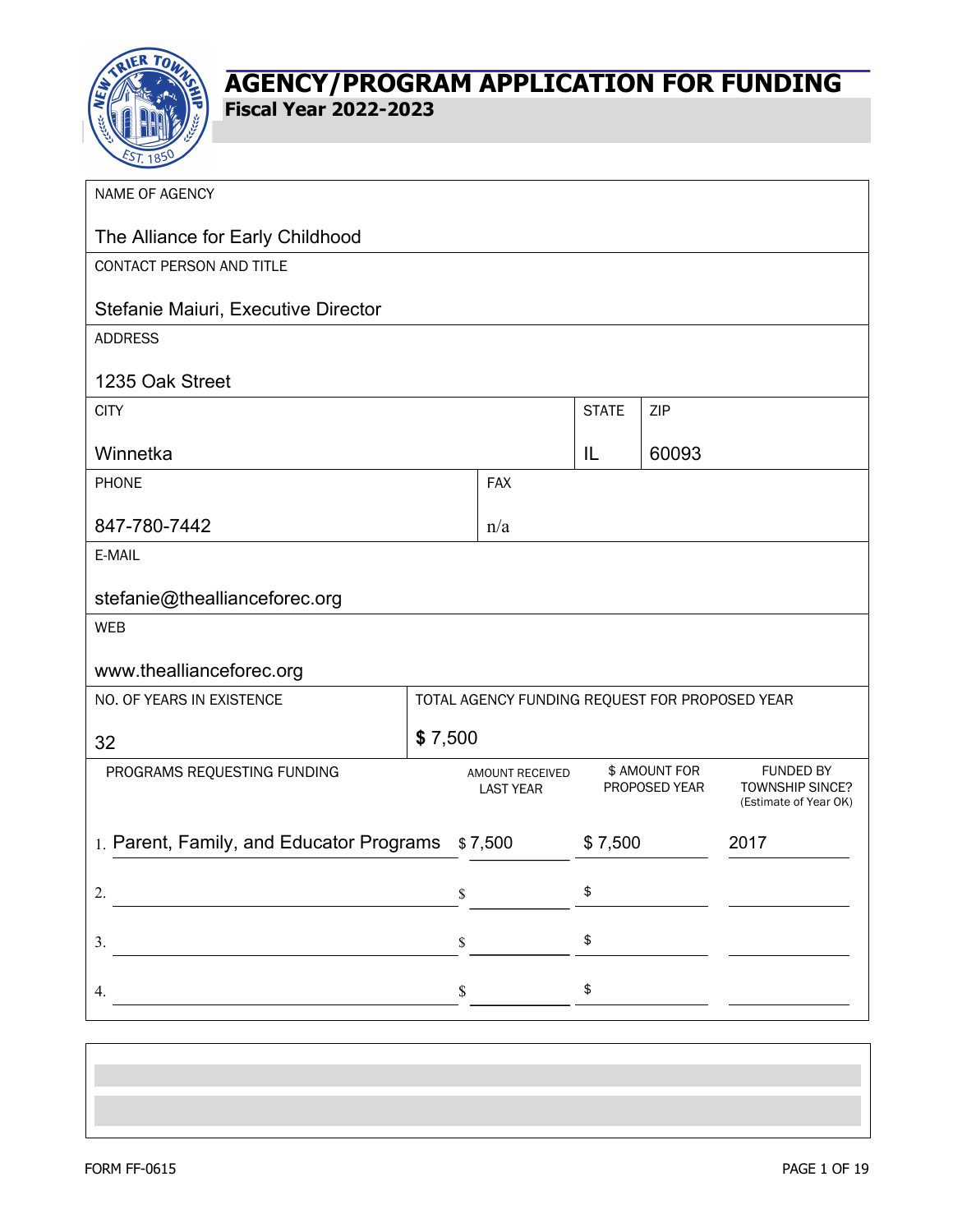

**Fiscal Year 2022-2023**

# **Eligibility Criteria For Funding**

New Trier Township General Statement of Policy:

- **Each agency/program requesting funding from the Township will be referred to either the Agency Oversight Committee, the Mental Health Committee, or the Money Follows the Person Committee of the Township. Those committees will make funding and agency/program recommendations to the New Trier Township Board of Trustees. You will be notified of their final decisions sometime in the spring.**
- Agencies considered for funding should have been in existence for one year after receiving their not-for profit status from the State of Illinois and have been providing services to the community during that time.
- No agency with the ability to tax or conduct referendums will receive Township funding.

In order to be eligible for funding an agency must meet the following minimum requirements:

- **Area Served -** While an agency may serve areas other than New Trier Township, its programs must serve residents of New Trier Township.
- **Proportion of Township Residents Served-** For agencies serving more than New Trier Township, the amount of funding requested shall take into consideration the proportion of the agency's service rendered to residents of New Trier Township.
- **Non-Profit -** Funded agencies must be 501 (c) (3) not-for-profits.
- **Needs-** The need for the service must be demonstrated.
- **Standards -** An agency requesting funding must have at least one full-time paid staff person, or its equivalent; the credentials of the applicant's staff shall meet professional standards, commensurate with the responsibilities involved.
- **Employment Practices -** The agency must be an equal opportunity employer.
- **Articles of Incorporation -** Submit a copy, as amended, if changed in the last 12 months.
- **Bylaws -** Submit a copy, as amended, if changed in the last 12 months.
- **Use of Funds -** Funds must be used as specified in the grant application and as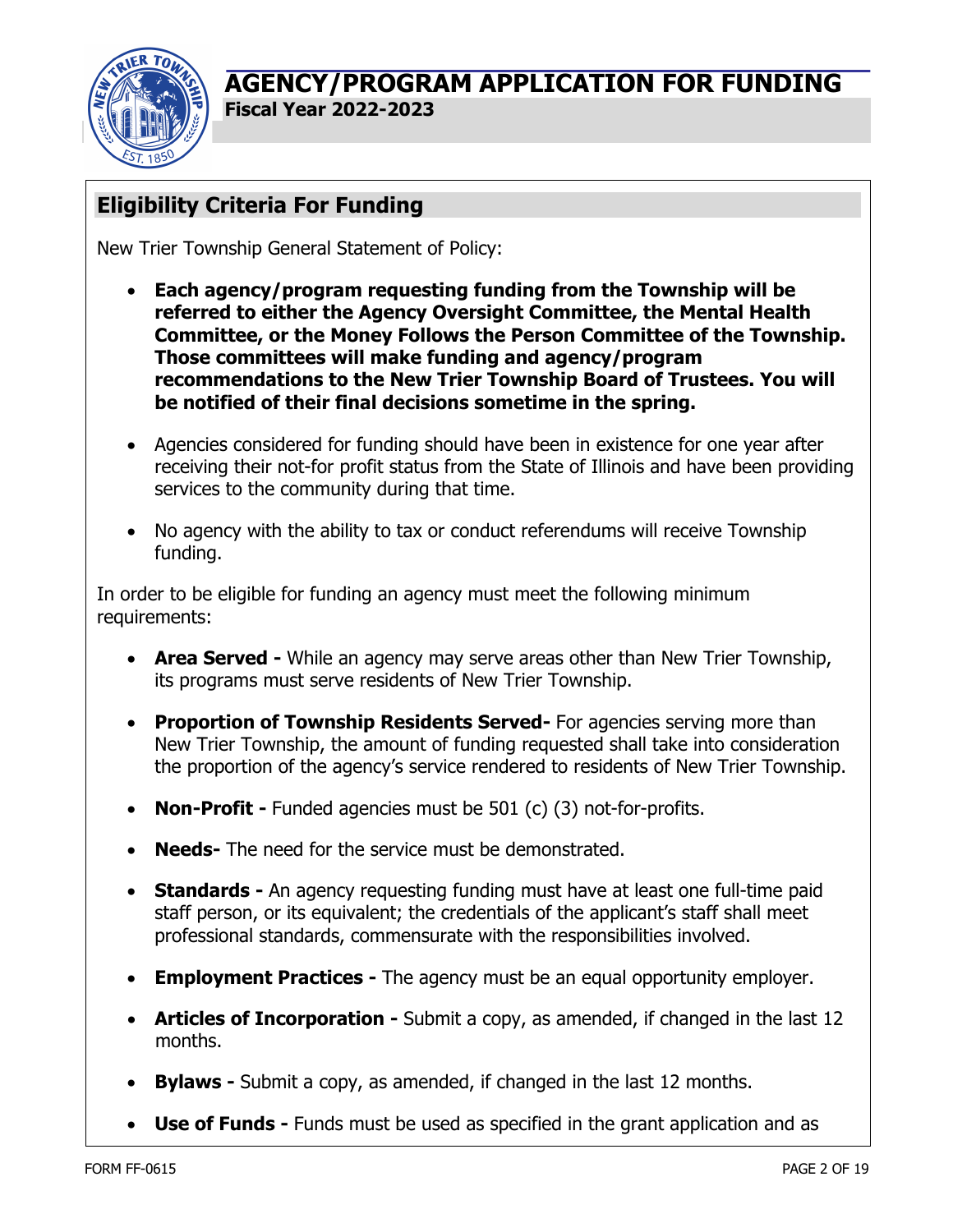

approved by the Township. Changes must be cleared with the Township.

- **Accessibility -** All services must be available to clients with disabilities and the agency must be able to deliver services from a site that is ADA accessible. If not, please explain.
- **Accountability -** The agency shall maintain communication with the assigned advisory committee liaison, who must be allowed to attend board meetings upon request. The agency may dismiss the person from a board meeting if they convene into Executive Session. The agency shall provide meeting minutes to the liaison upon request
	- **Financial -** All agencies with budgets of greater than \$300,000 must have an annual audit performed by an independent CPA. Those agencies with a budget of \$300,000 or less must submit to the Township a copy of form AG990 that is sent to the Attorney General's Office. The Township reserves the right to request an audit be performed for agencies with budgets of \$300,000 or less.
	- **Absence of Conflicts of Interest** The agency certifies, to the best of its knowledge, information, and belief, that it has no current relationship or involvement with any New Trier Township Trustee, Employee, or Committee Member which the Agency reasonably believes could either favorably or unfavorably influence the Township's possible grant of the Agency's funding request. **YES\_\_\_X\_\_\_\_\_\_\_ NO\_\_\_\_\_\_\_\_\_\_\_ - If no, please explain.**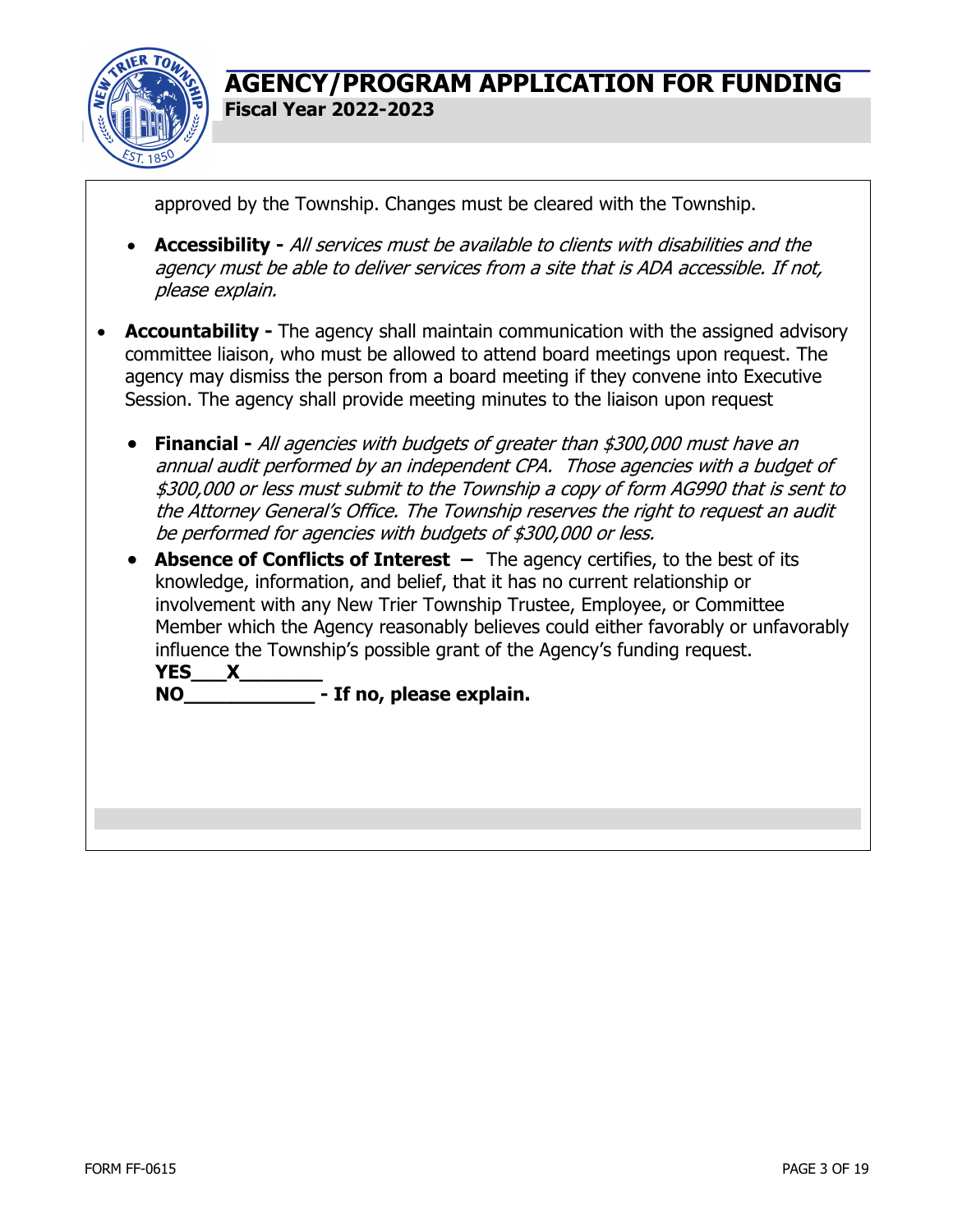

**Fiscal Year 2022-2023**

|            |                                                                                                                                                                                                       |  | <b>Other Certification Issues</b>                                                                                                                                         |  |  |  |
|------------|-------------------------------------------------------------------------------------------------------------------------------------------------------------------------------------------------------|--|---------------------------------------------------------------------------------------------------------------------------------------------------------------------------|--|--|--|
|            | Please mark yes, no, or other as appropriate next to each statement. If no, or other, please<br>explain. Supporting documents may be requested at a future date and must be supplied<br>upon request. |  |                                                                                                                                                                           |  |  |  |
| <b>YES</b> | <b>NO</b>                                                                                                                                                                                             |  | OTHER (PLEASE EXPLAIN)                                                                                                                                                    |  |  |  |
|            |                                                                                                                                                                                                       |  | Agency maintains a personnel policy manual                                                                                                                                |  |  |  |
|            |                                                                                                                                                                                                       |  | Agency has a non-discrimination policy                                                                                                                                    |  |  |  |
|            |                                                                                                                                                                                                       |  | Agency has a sexual harassment policy                                                                                                                                     |  |  |  |
|            |                                                                                                                                                                                                       |  | Agency has a grievance procedure                                                                                                                                          |  |  |  |
|            |                                                                                                                                                                                                       |  | Agency has a Strategic Plan                                                                                                                                               |  |  |  |
|            |                                                                                                                                                                                                       |  | Covers years 2019-2024                                                                                                                                                    |  |  |  |
|            |                                                                                                                                                                                                       |  | Agency produces an Annual Report                                                                                                                                          |  |  |  |
|            |                                                                                                                                                                                                       |  | Most recent report covers period June 2020- May 2021                                                                                                                      |  |  |  |
|            |                                                                                                                                                                                                       |  | Agency has an effective fiscal management system in place and has<br>disclosed any and all Conflicts of Interest as described in the Eligibility<br>Criteria for Funding. |  |  |  |
|            |                                                                                                                                                                                                       |  | Audit or AG990 completed and copy provided to the Township for most<br>recent fiscal year                                                                                 |  |  |  |
|            |                                                                                                                                                                                                       |  | Agency maintains general liability insurance coverage and names New Trier<br>Township as additional insurer                                                               |  |  |  |
|            |                                                                                                                                                                                                       |  | Amount of coverage 3,000,000                                                                                                                                              |  |  |  |
|            |                                                                                                                                                                                                       |  | Name of insurer Alliance of Nonprofits for Insurance                                                                                                                      |  |  |  |
|            |                                                                                                                                                                                                       |  | Effective dates of coverage 12/10/20-12/10/21                                                                                                                             |  |  |  |
|            |                                                                                                                                                                                                       |  | Agency pays all state and federal payroll taxes                                                                                                                           |  |  |  |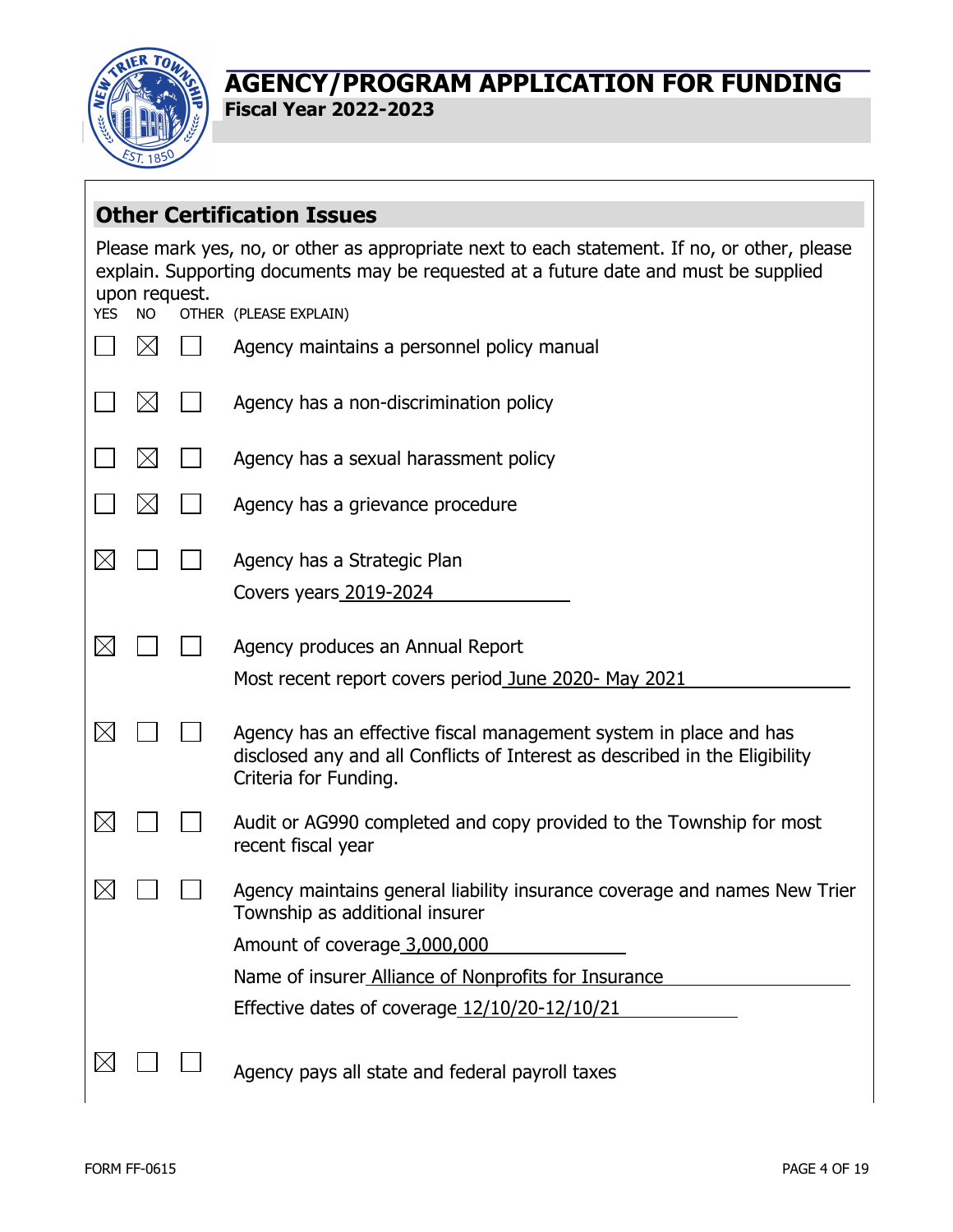

|             |           | Agency has a conflict of interest policy.                                                                                                                                                                                                                                       |
|-------------|-----------|---------------------------------------------------------------------------------------------------------------------------------------------------------------------------------------------------------------------------------------------------------------------------------|
| <b>YES</b>  | <b>NO</b> | OTHER (PLEASE EXPLAIN)                                                                                                                                                                                                                                                          |
| $\boxtimes$ |           | Agency has by-laws in place                                                                                                                                                                                                                                                     |
|             |           | Date last amended/accepted September 9, 2020                                                                                                                                                                                                                                    |
|             |           | Agency is accredited by recognized accreditation organization (where<br>appropriate)                                                                                                                                                                                            |
|             |           |                                                                                                                                                                                                                                                                                 |
|             |           |                                                                                                                                                                                                                                                                                 |
|             |           | Agency's board serves without compensation                                                                                                                                                                                                                                      |
|             |           | Number of board members 13 (Executive Board)                                                                                                                                                                                                                                    |
|             |           | Number of Board vacancies 0                                                                                                                                                                                                                                                     |
|             |           | List board sub-committees: Communications, Let's Play! Special Needs,                                                                                                                                                                                                           |
|             |           | Funds, Networking, Membership, Directors' Roundtable and New Directors'<br><b>Reflective Practice Group</b>                                                                                                                                                                     |
|             |           | Schedule of board meetings 2 <sup>nd</sup> Thursday of each month, 9:30-11am                                                                                                                                                                                                    |
|             |           | Agency has Auxiliary or other Advisory/Governing Board. If so, please<br>explain:                                                                                                                                                                                               |
|             |           | <u>A variety of organizations and experts that we call upon for their expertise</u>                                                                                                                                                                                             |
|             |           | Agency provides staff with opportunities for training and personal<br>development                                                                                                                                                                                               |
|             |           | Agency has filed its annual report with the Illinois Attorney General                                                                                                                                                                                                           |
|             |           | #01028336                                                                                                                                                                                                                                                                       |
|             |           | Agency has filed its annual report with the Illinois Secretary of State<br># N 5560-398-7                                                                                                                                                                                       |
|             |           | Federal Tax ID # 36-3664826                                                                                                                                                                                                                                                     |
|             |           | We certify that we meet all the eligibility criteria for funding and that the information<br>contained in this application is true and correct to the best of our knowledge and agree to<br>comply with all roquiromonts of the program and funder if we are awarded and accopt |

comply with all requirements of the program and funder if we are awarded and accept funding. Furthermore, our Board has been advised of the Eligibility Criteria and approved our signing of this document.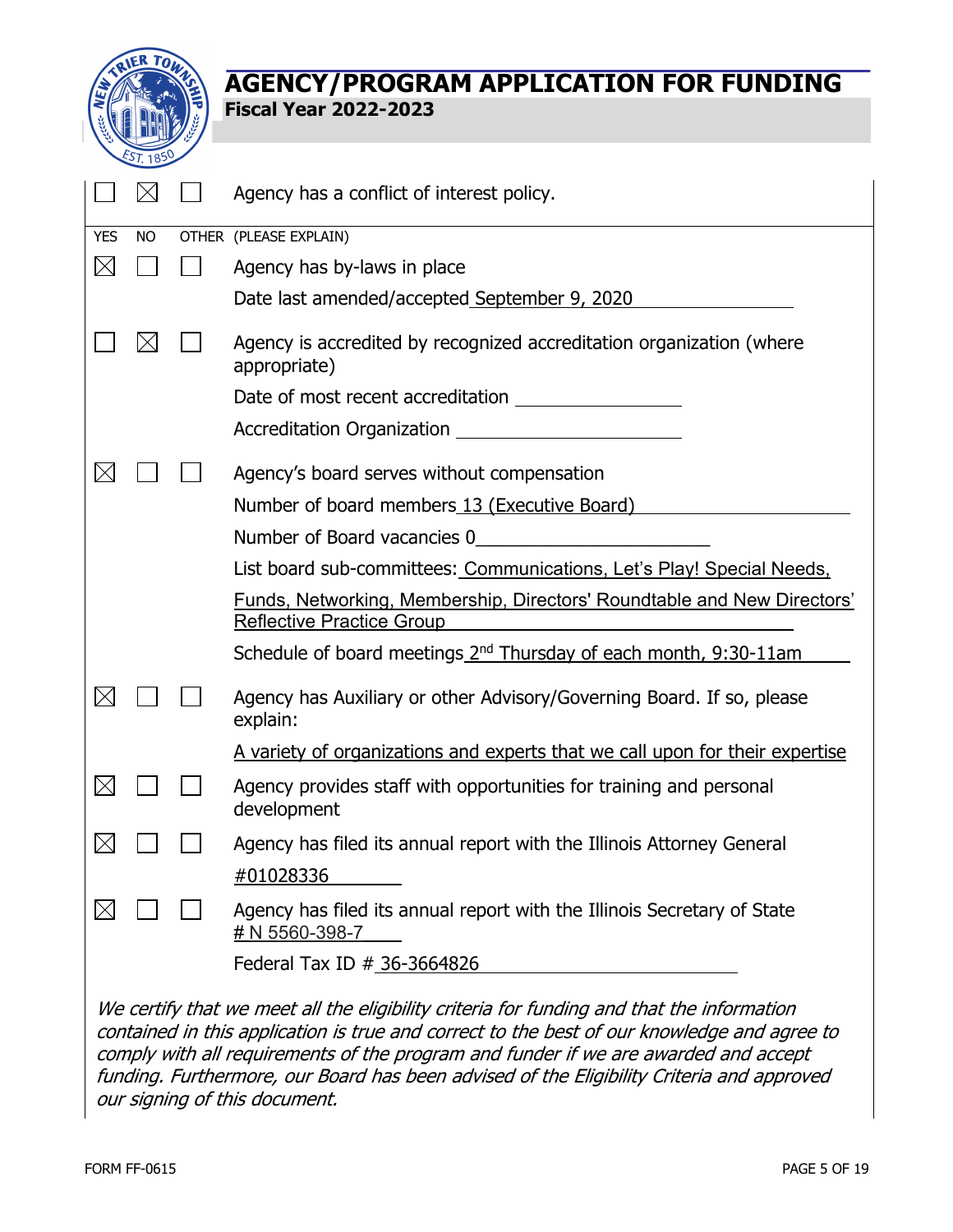

| Agency Director Name: Stefanie Maiuri                                                                                                                                                                                                                                                                                                                                                                                                                                                                                                                                      |                       |  |  |  |  |
|----------------------------------------------------------------------------------------------------------------------------------------------------------------------------------------------------------------------------------------------------------------------------------------------------------------------------------------------------------------------------------------------------------------------------------------------------------------------------------------------------------------------------------------------------------------------------|-----------------------|--|--|--|--|
| Signature                                                                                                                                                                                                                                                                                                                                                                                                                                                                                                                                                                  | Date: August 25, 2021 |  |  |  |  |
| Board President Name: Stacey Sunderland                                                                                                                                                                                                                                                                                                                                                                                                                                                                                                                                    |                       |  |  |  |  |
| 1004 Junderland<br>Signature                                                                                                                                                                                                                                                                                                                                                                                                                                                                                                                                               | Date: August 25, 2021 |  |  |  |  |
|                                                                                                                                                                                                                                                                                                                                                                                                                                                                                                                                                                            |                       |  |  |  |  |
| <b>Organizational Profile</b>                                                                                                                                                                                                                                                                                                                                                                                                                                                                                                                                              |                       |  |  |  |  |
| (A) The Organizational Profile is part of the New Trier Township Application For Funding;<br>and (B) It is the Agency's responsibility to keep the Organizational Profile information<br>current each year and provide New Trier Township with further information on an ongoing<br>basis if there are any significant changes, such as to the mission, organization, board<br>requirements, and/or other changes.                                                                                                                                                         |                       |  |  |  |  |
| (1) Briefly summarize the agency's mission, history, services, and organizational structure.<br>Have these changed significantly over the lifespan of the organization? (Please attach a<br>current organizational chart, if available.)                                                                                                                                                                                                                                                                                                                                   |                       |  |  |  |  |
| Mission: The Alliance for Early Childhood is a collaborative, community organization that<br>supports and guides families and educators to nurture the healthy, well-rounded<br>development of children from birth to eight years old.                                                                                                                                                                                                                                                                                                                                     |                       |  |  |  |  |
| <b>Vision:</b> As a community, we can "put the child back in childhood" and build a strong<br>developmental foundation for our children's lifelong learning, accomplishment, and joy.                                                                                                                                                                                                                                                                                                                                                                                      |                       |  |  |  |  |
| <b>History:</b> For 32 years, The Alliance's mission has been to promote the healthy growth<br>and development of children from birth to age eight by providing resources, programs,<br>and support for parents, families, and professionals. After developing and implementing<br>a strategic plan in 2019, our organization refocused efforts to revitalize programs that<br>target adults supporting our youngest. Children benefit from our programs, but our focus<br>is on building the capacity of the adults through our parent, educator, and family<br>programs. |                       |  |  |  |  |
| Services provided by The Alliance for Early Childhood:                                                                                                                                                                                                                                                                                                                                                                                                                                                                                                                     |                       |  |  |  |  |
| <b>Creating a Joyful Community with Parent and Family Programming: Parents</b><br>$\bullet$<br>are a child's first and most important teacher. We offer free educational programs<br>and resources, providing parents and caregivers information and support to be<br>successful in their role of first teachers.                                                                                                                                                                                                                                                          |                       |  |  |  |  |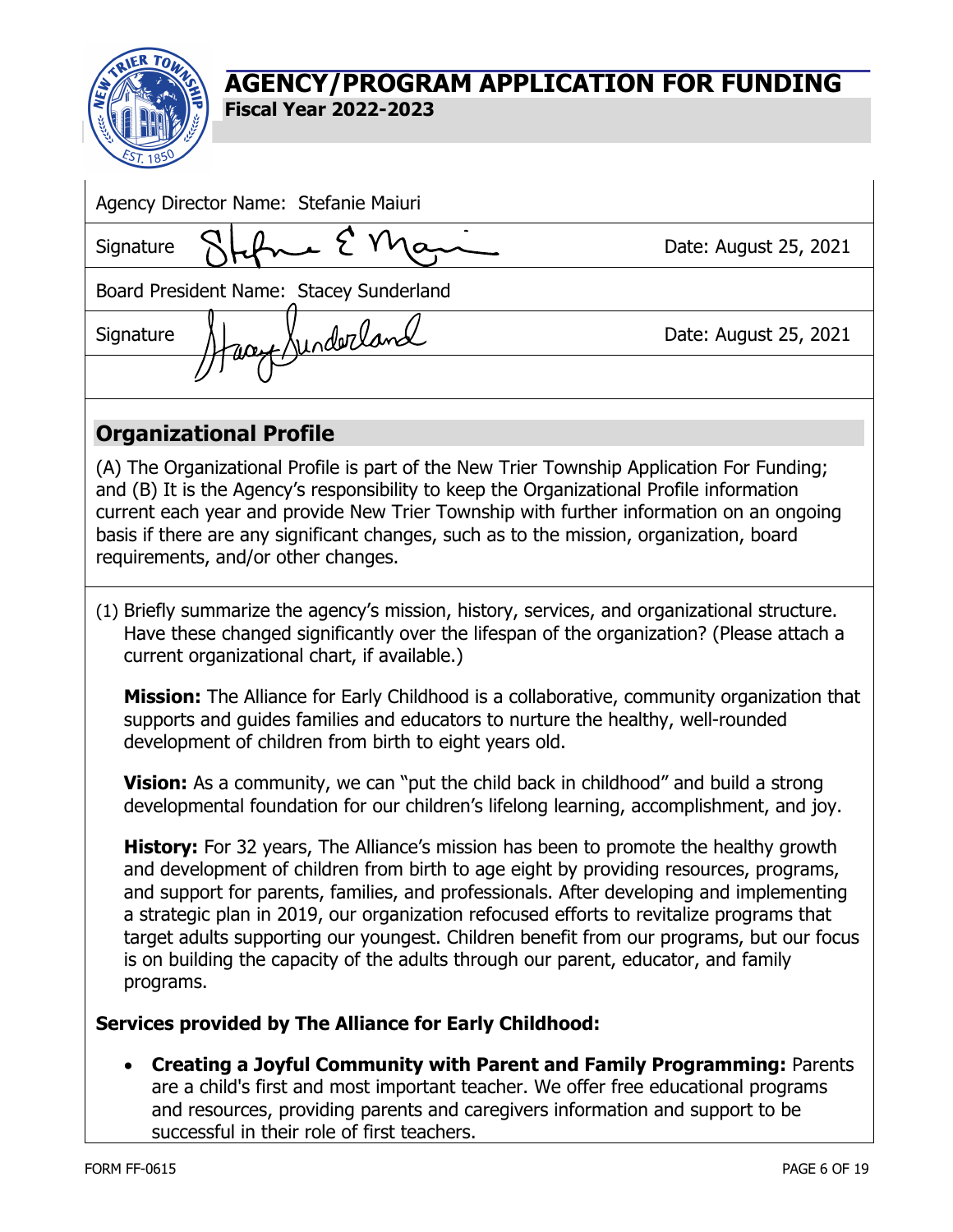

• **Enriching Educators Through Professional Development and Networking:** Through ongoing professional development and networking opportunities, we offer the latest research relevant to young children, in order to foster greater alignment and common understanding of developmentally appropriate practice in our community. We support a community dialogue about how adults can work together to appropriately support early childhood education and defend early childhood practices.

Organizational Structure: Please note our included attachment, "The Alliance for Early Childhood Organizational Structure" for detailed insight on our structure.

(2) Briefly summarize the role of the board and the requirements for serving on it. What role does the board play in the administration and operation of your organization and what is the desired size of a full and active board?

The Alliance for Early Childhood Executive Board has responsibility for setting the strategy of the organization, hiring and evaluating an Executive Director, overseeing Human Resources matters, and ensuring financial soundness through annual and long-term budgeting. The desired size of the Executive Board is twelve members. The Alliance's Executive Board has the following officers that are elected annually: President, Past President, Treasurer, and Secretary.

Since 2020-2021, our formerly known Board of Directors was renamed as the "Liaison Council," which is comprised of two categories of members:

- School Representatives serve as a communication liaison between The Alliance and their school or organization.
- At-Large Members serve as an active participant through a chairing or participating on a committee.

*The attachment, "The Alliance for Early Childhood Organizational Structure" provides additional insight on our organizational structure.*

# **Agency/Program Funding Request Information**

### **PROGRAM DESCRIPTION**

• Describe the services provided by this program, eligibility requirements, and the target population.

The Alliance for Early Childhood is seeking funding from New Trier Township to support Parent, Family and Educator Programs.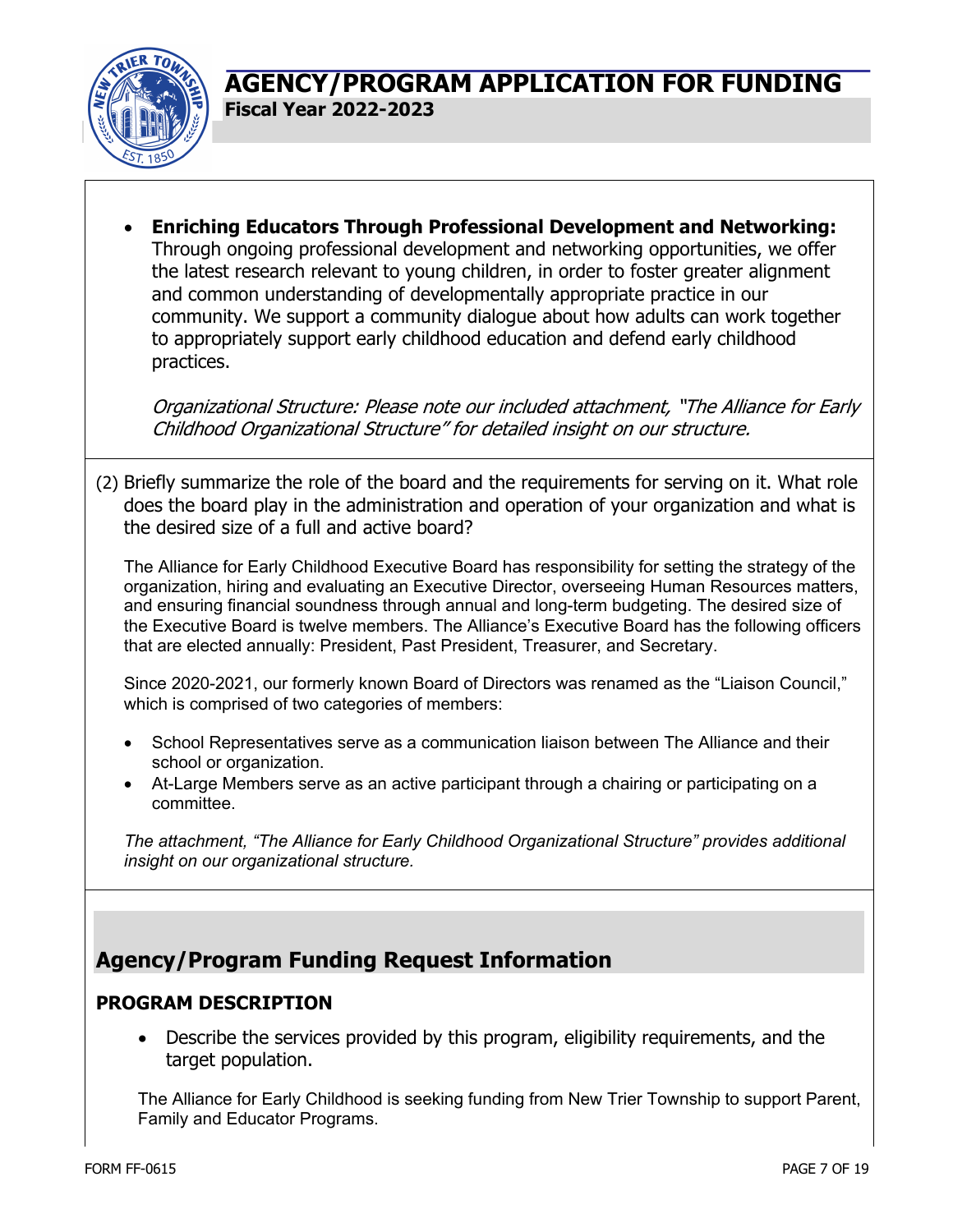

### *PARENT PROGRAMS:*

*2021-2022 VIRTUAL PARENT SERIES: Making Sense of Kids: What Kids Need Most from Adults* As a community, we continue to live through a pandemic and challenges continue to evolve on a daily basis. The Alliance recognizes the impact that this has had on raising children and everyday home life for so many in our community. Research on resiliency over the last 35 years has consistently demonstrated the link between children's emotional health and social success with strong caring relationships with adults. Adults play a key role in cultivating the roots of resilience that will have lasting effects on their capacity to endure and find a way through difficult experiences. The Alliance's Virtual Parent Series will build awareness around the developmental needs of children and highlight the significance these strong, caring relationships and remind caregivers they are the answer and best resource.

### *EDUCATOR PROGRAMS:*

**Infant/Early Childhood Mental Health Consultation (I/ECMHC)** As we continue to live through a pandemic, Infant/Early Childhood Mental Health Consultation is a necessary preventative strategy to ameliorate the disruption to social emotional development. In order to address and support the needs of adults in our community who care for our youngest and most vulnerable, I/ECMHC services need to be delivered well beyond a one-time training or wellness day. The following are the programs that we will offer to our educators to support mental health:

- *Building Community Starts with Me: Professional Learning Series:* Educators enter education as one person, but quickly realize that they are part of a larger community made up of colleagues, students, and families. A strong community can elevate educators in challenging moments and bring joy. This professional learning series will support educators in building healthy relationships, empathy for others, and resilience - the vital ingredients to a strong community.
- **Educators' Reflective Practice Groups:** Ongoing relational, strengths-based support for the school year set in a cohort over Zoom. Educators will find make time to "fill their cup" so they can fill others'.
- **New Directors' Reflective Practice Group:** With an uprise in new directors in our Member Schools, we are offering this group to promote positive mental health in young children. This group will focus on strengthening the leader's understanding and awareness of development and social emotional skills, provide a forum to ask practical and logistical questions, and nurture supportive, relationships amongst new directors in similar roles.

#### *FAMILY PROGRAMS:*

Let's Play! is The Alliance for Early Childhood's Ongoing Community Program for families. Our events invite parents and caregivers to engage and interact with their children in child-directed, creative, free play through a variety of programs that are free and open to the public during the school year.

- Bring our community together
- Unplug and connect families to experience learning through play together
- Provide children the opportunity to engage in child-directed free play, allowing them to following their own instincts, ideas, and interests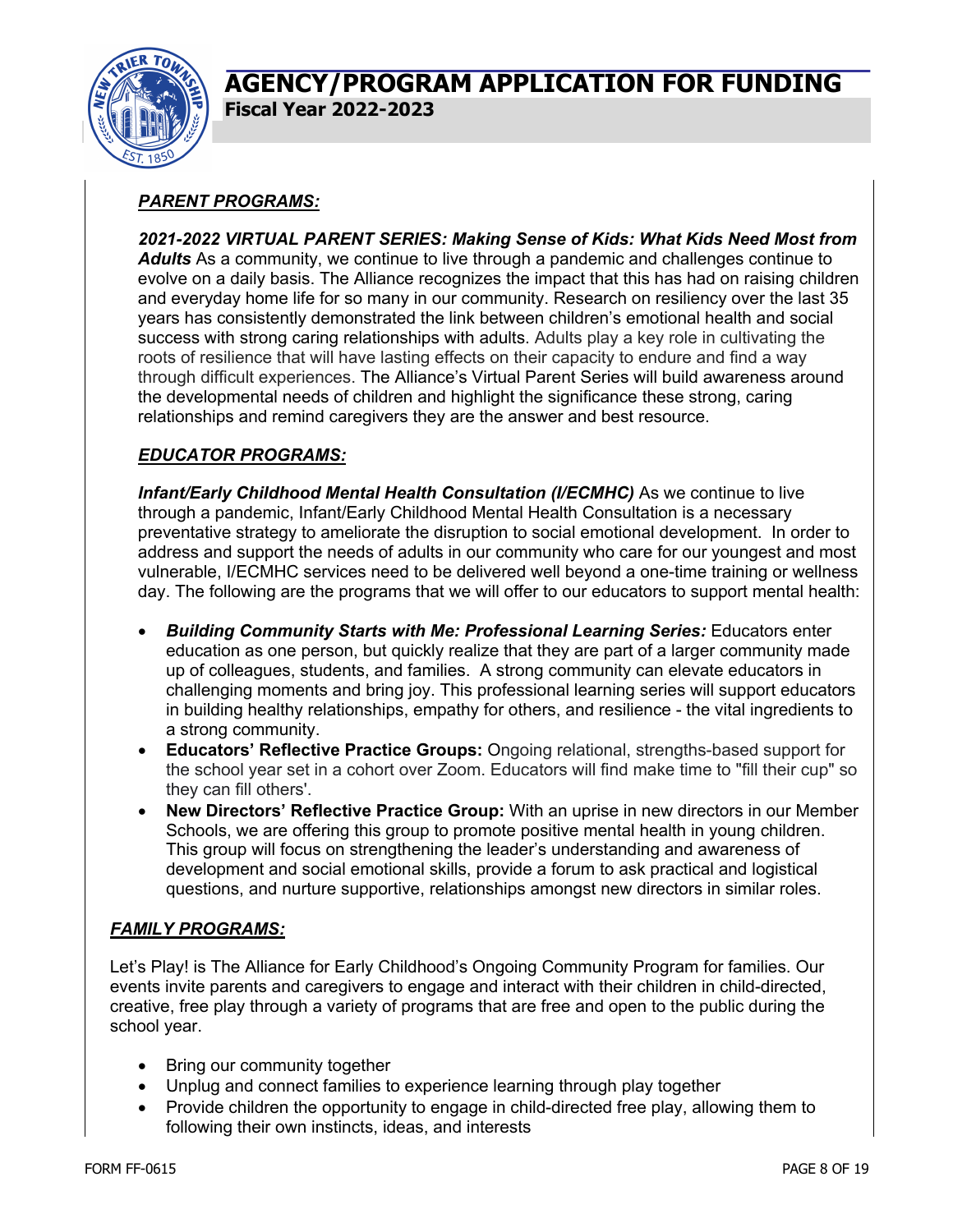

- Provide opportunities for children to negotiate, collaborate, and problem solve through the creative process
- Engage parents in experiences with their children that build understanding of the importance of child-directed play
- (1) How does this program fit in with one or more of the priorities identified by New Trier Township in its strategic plan? Please explain.

The Alliance for Early Childhood does not charge parents and families for events to cover program costs and therefore fulfills the Township priority that it: "Continue to oversee and fund programs in the traditional manner that do not fit the money follows the person model, including outreach, drop-in centers and counseling centers."

In addition, Infant/Early Childhood Mental Health Consultation Services for Educators is aligned to the New Trier Township Strategic Priority "Continue to encourage new programs and volunteer efforts through seed grants, community development block grants, requests for proposals, conference, etc." The Alliance for Early Childhood is a community collaboration organization supporting New Trier Township to facilitate support, collaboration, and communication between all stakeholders including parents, grandparents, teachers, early childhood professionals, community organizations.

Please check each priority you feel the program addresses. (Most programs will address only one or two priorities.)

See our website at www.newtriertownship.com for more information.

Aging in Place Low Income Families

- $\boxtimes$  Youth Services  $\Box$  Persons with Disabilities
- $\boxtimes$  Other Human Services

# **NEED**

(2) Describe the need and demand for this program in the community and justify that it deserves investment of Township funding. You may include both data and examples of individual clients.

Since the onset of the pandemic of COVID-19, our country and the world, schools and systems, and families and children have all impacted by the disruption to everyday life and routines that we once knew as "normal".

The ongoing nature of the pandemic has left educators especially vulnerable, as they navigate their own stress and concerns while modeling, teaching and caring for the social and emotional development of all in their care. In order to address and support the needs of educators, The Alliance will continue to offer mental health support for the adults that serve children.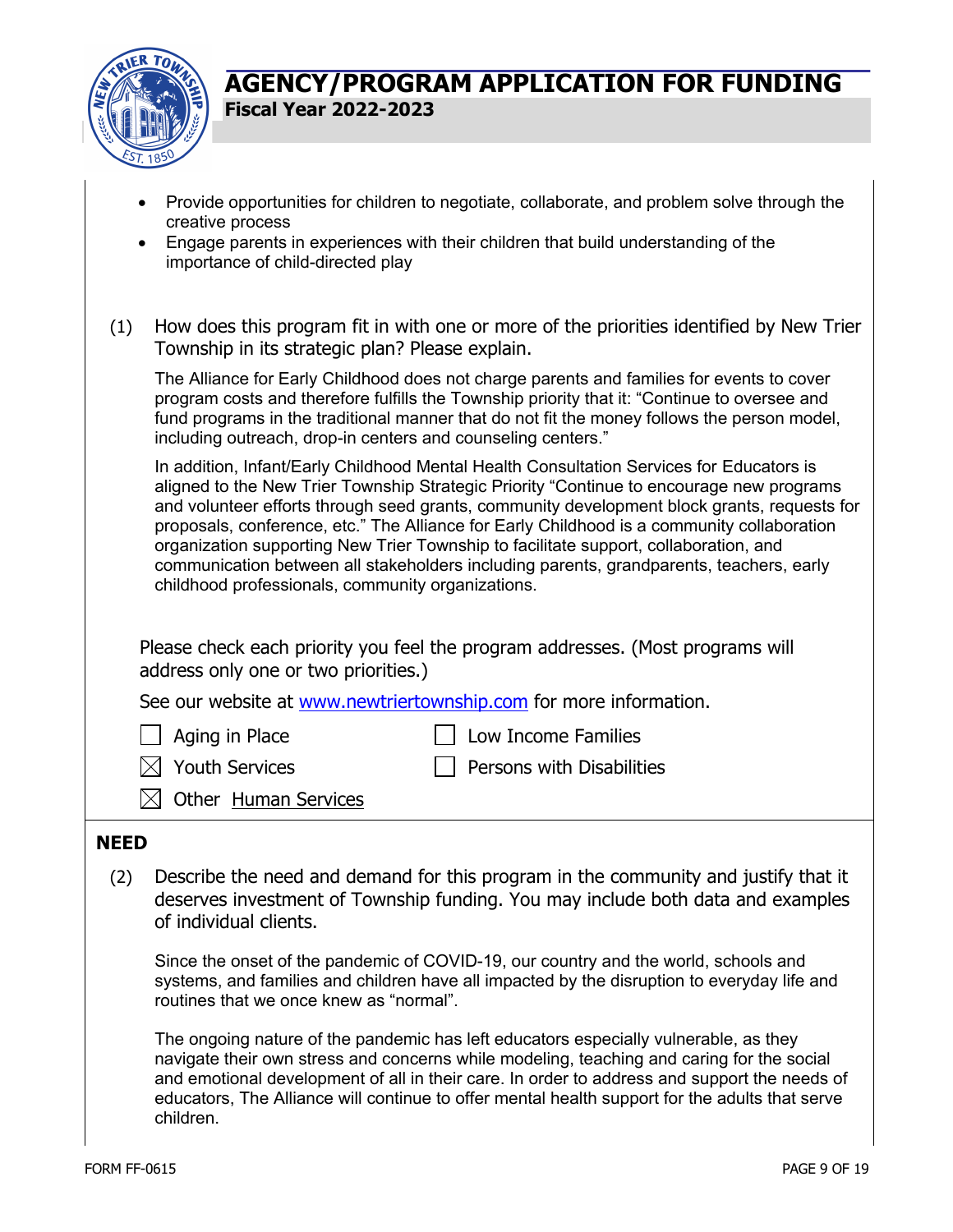

As the context of raising children continues to evolve as we live through the pandemic, The Alliance believes that accessible and attuned parent education is a necessity. Young families continue to need information and support as they raise their children. Based on science and the relational developmental approach, The Alliance will offer support to our community of parents from top experts in the field of early childhood.

Let's Play! is an open invitation to our community to come together and not only play, but walk away with an experience that can be translated into the home. Play - at least the kind that builds brains and forwards development - is becoming an endangered activity among those who need to engage in it most. Play serves development of children, builds attachment, and preserves emotional well-being. The Alliance's Let's Play! Ongoing Community Program joyfully brings together parents to experience the benefits of childdirected free play with their families.

(3) Are you able to meet the full demand for this service or is there a waiting list? What new or unmet needs do you see in the community or for the clients served in this program?

**Parent Programming:** *Virtual Parent Series Making Sense of Kids: What Kids Need Most from Adults*, Presented by Deborah MacNamara, PhD. This series will consist of three, 60 minute virtual programs that take place via Zoom. All are free and open to the public and will have a 500-person registration cap. The recording will be sent to registered participants and available for 2 weeks following the presentation.

**Educator Programming (***Infant/Early Childhood Mental Health Consultation)***:** *Building Community Starts with Me: Professional Learning Series:* This series will consist of three, 60 minute virtual professional learning opportunities open to Member Schools of The Alliance for Early Childhood, and will have a 500-person registration cap. The recording will be sent to registered participants and available for continuing education credit two months following the presentation.

- *Educators' Reflective Practice Group:* This cohort will meet monthly, via Zoom and is open to Member Schools of The Alliance for Early Childhood. Each cohort will be capped at ten participants. If interest exceeds ten, up to three cohorts will be formed.
- *New Directors' Reflective Practice Group:* This cohort will meet five times over the course of the school year for 75 minutes via Zoom. This support is open to new directors of Member Schools of The Alliance. There is not a cap in registration.

**Family Programming:** *Let's Play! Ongoing Community Program:* The Alliance will host seven programs this school year. A Let's Play! Guide with program offerings will be shared digitally in the early fall to Member Schools, linked on our website, and sent out via community email. Registration is preferred, but drop-ins are welcome. These events are free and open to the public without registration limits. However, these parameters could change based on the most up-to-date guidelines from Illinois Department of Public Health.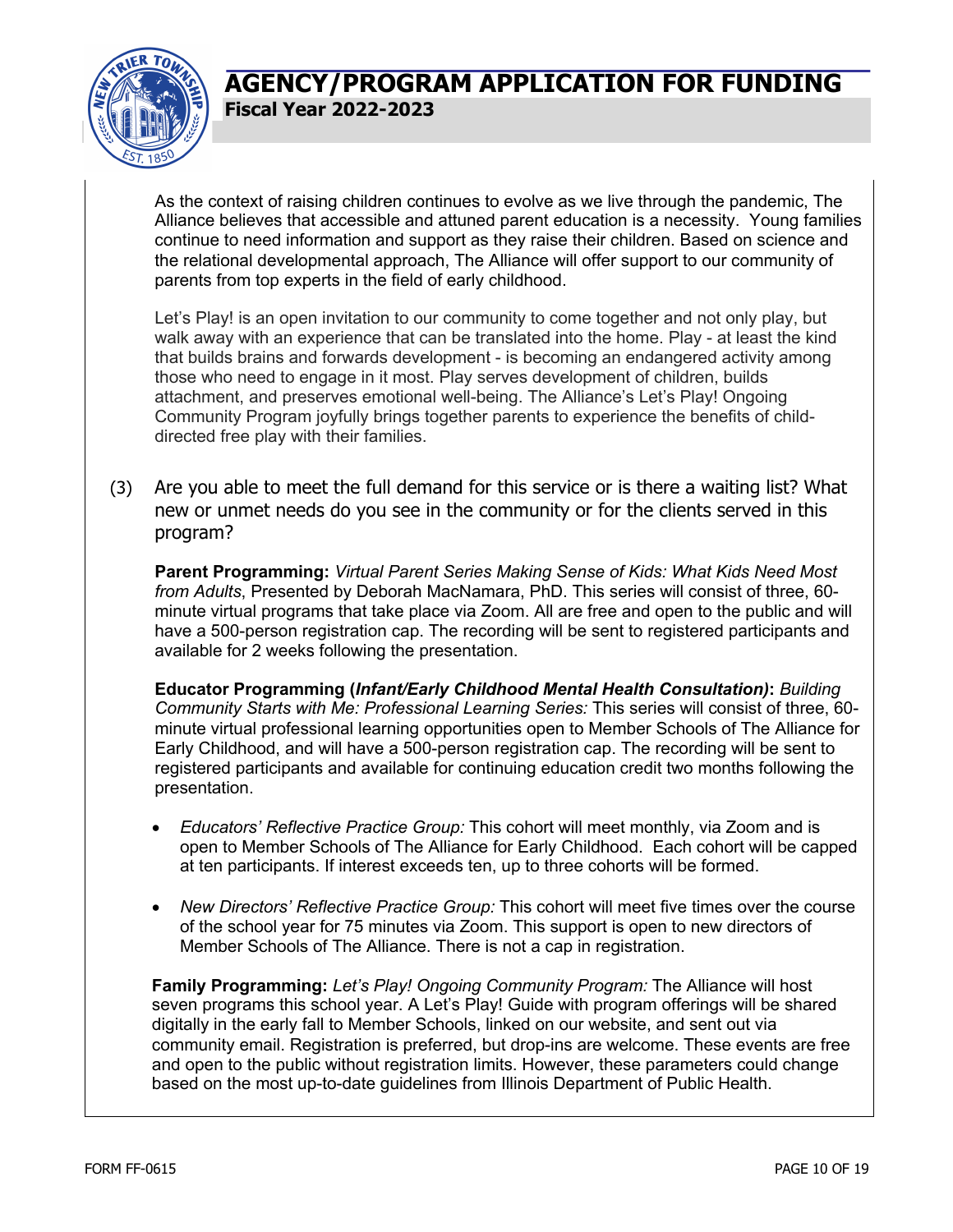

# **CAPACITY**

(4) Demonstrate that the program has the vision, personnel, and skills to successfully carry out the program and achieve its goals, objectives and performance measures. Summarize any major changes in staff or personnel.

The Alliance is positioned to serve the New Trier Township community and has been doing so for 32 years. All of our programs for parents, families, and educators have a defined vision and set of clear objectives *(please see question 1 for more specific programmatic details)*.

The Alliance will continue to contract Molly Pope, Infant and Early Childhood Mental Health Consultant, Parent Coach, and Speaker and Trainer to lead our educator programming. Molly has extensive experience in mental health, serving our community for over 15 years as a school psychologist. Using a neurodevelopmental relationship- based approach, she works with teachers, parents, and administrators to help build connected relationships and supportive learning environments for children. She currently provides mental health consultation to preschools and childcare settings, as well as parent coaching and education. Her work is guided by the "Diversity-Informed Tenets for Work with Infants, Children, and Families", which emphasize inclusion, equity and diversity in all settings. To learn more about Molly, visit www.mollypopecc.com.

This year, Dr. Deborah MacNamara will facilitate The Alliance's *Virtual Parent Series Making Sense of Kids: What Kids Need Most from Adults.* Dr. MacNamara is on Faculty at the Neufeld Institute. She is the author of the best-selling book, *Rest, Play, Grow: Making Sense of Preschoolers (or anyone who acts like one).* Deborah is a dynamic teacher and experienced counsellor with over 20 years of experience in educational and mental health settings. She is passionate in taking developmental science and making it applicable to everyday life in the home and classroom. The underlying purpose of all services is to put adults in the driver's seat by making sense of kids from the inside out. From everyday questions to complex problems, strategies for making headway with a child or teen is grounded in a rich developmental framework.

The Alliance's Let's Play! Ongoing Community program will continue to be facilitated by identified Community Partners and volunteers of the Liaison Council. All Let's Play! programming is aligned to the programmatic vision and the tenants of the Let's Play! Ongoing Community Program that are shared in question one.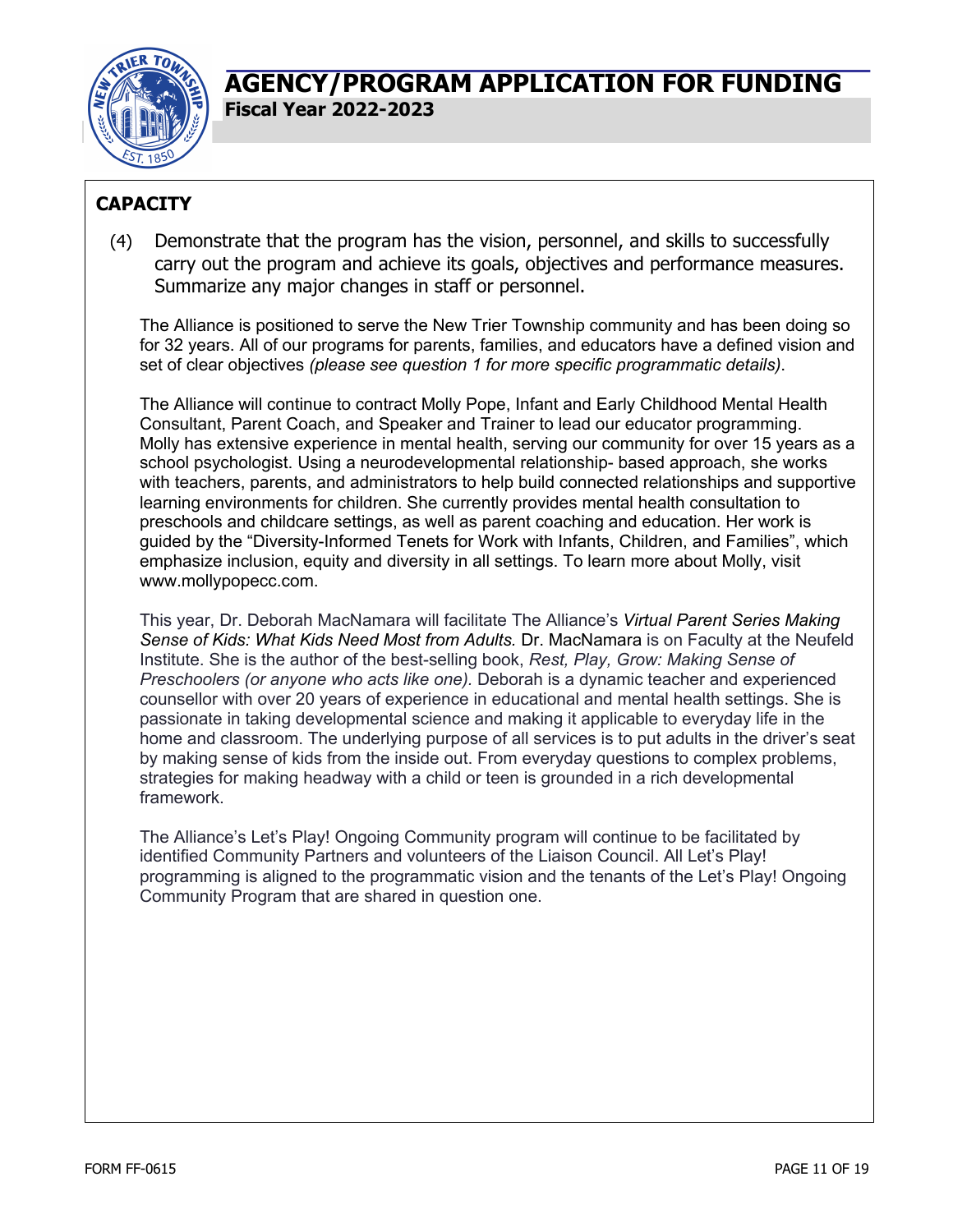

**Fiscal Year 2022-2023**

# **SERVICE STATISTICS/DEMOGRAPHICS**

(5) Who is being served by this program? Please provide a statistical breakdown of the number of clients served, the total units of service delivered, and costs per unit of service by filling in the chart below. Please state and define your unit of service for this program and why you chose it. To calculate cost per unit of service, divide the total number of units of service into the total budget for the program. (Suggestions for the appropriate unit of service are included in the proposal in the directions. For some programs you may wish to calculate cost per unit of service in more than one manner.)

(6a) Unit of service definition – Staff Hours

### (6b) SERVICE STATISTICS – Please indicate fiscal year dates for each column

| PLEASE INDICATE FISCAL<br>YEAR/DATES IN EACH COLUMN                                   | <b>Prior Year</b><br>Oct 19-Sept 20 | <b>Present Year</b><br>Oct 20- Sept 21    | Proposed Year<br>Oct 21- Sept 22                                  |  |  |
|---------------------------------------------------------------------------------------|-------------------------------------|-------------------------------------------|-------------------------------------------------------------------|--|--|
| Number of persons<br>1,458<br>served<br>Let's Play! Attendees<br>(unduplicated count) |                                     | 1,155<br>Parent and educator<br>attendees | 2,250<br>Approximate parent,<br>educator, and family<br>attendees |  |  |
| Number of units of<br>service                                                         | 200                                 | 150                                       | 300                                                               |  |  |
| Cost per unit of service                                                              | \$15,203/200<br>\$76.02             | \$12,761/150<br>\$85.07                   | $$17,903/300=$<br>\$59.68                                         |  |  |

(6) What are the demographics of New Trier clients served in the prior year? (breakdown by community).

- Glencoe- 10%
- Glenview- 5%
- Kenilworth- 20%
- Northfield- 10%
- Wilmette- 15%
- Winnetka- 40%
- (7) Total from New Trier Township (unduplicated).

Approximately 750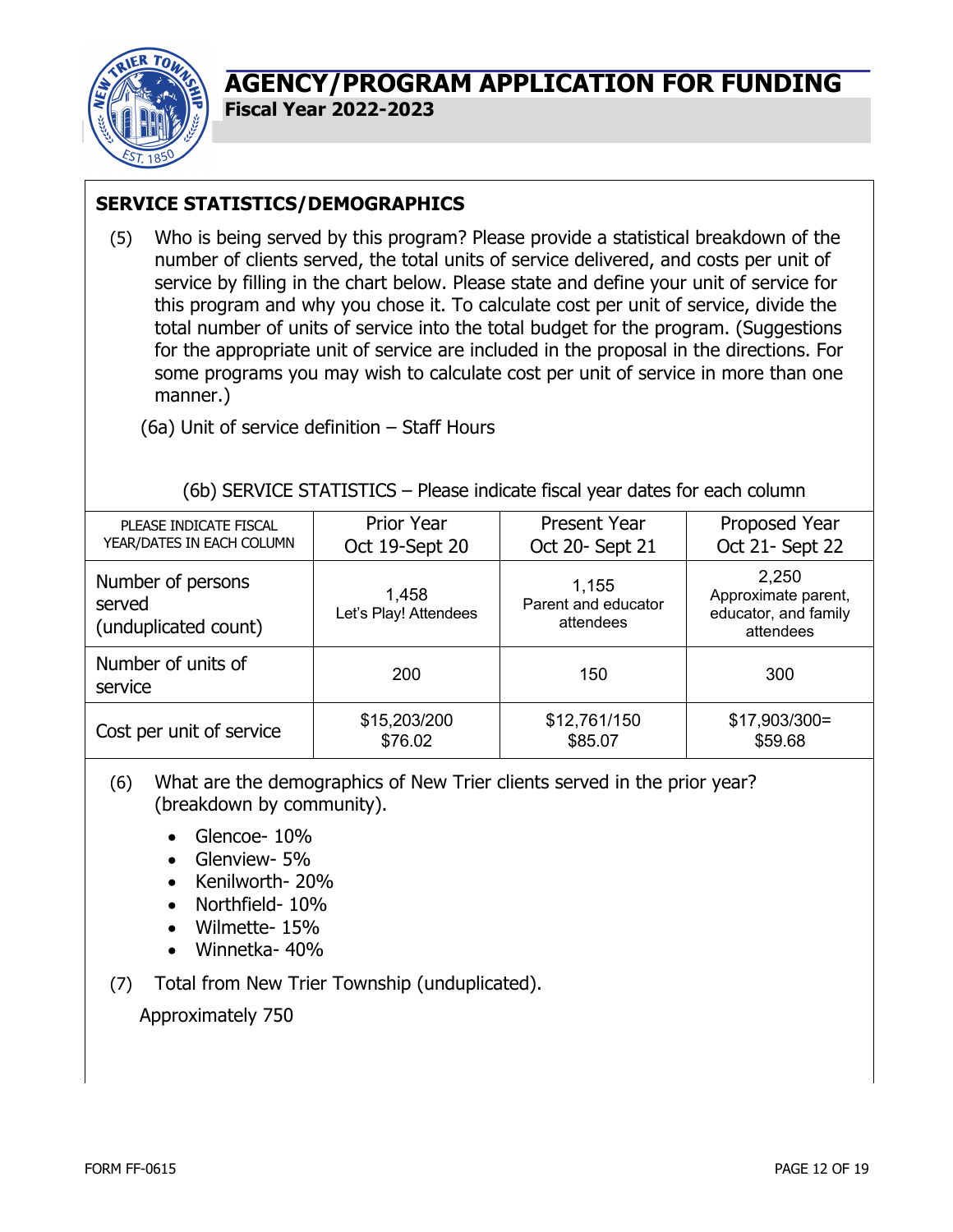

- (8) New Trier Township clients are what % of total? 65%
- (9) Units of Service to New Trier clients. Staff Hours
- (10) Units of Service to NTT clients are what % of total 100%
- (11) New Trier clients age breakdown

Parents of young children and educators of children preschool-third grade.

### **OUTCOMES/EVALUATION**

(12) What outcomes did you achieve for your clients in the prior year? Results should be client-outcome based, specify a target level of achievement, the measurement tool that was used, the rationale for setting the target at a certain level, and a timeframe for accomplishment. Detail any changes made in the program as a result of these outcome results.

During the 2020-2021 school year, our parent and educator programs were offered virtually via Zoom. Following each event, a short Zoom survey would pop up at the end of each webinar and was also sent in a follow-up email for those that didn't attend live.

The target of achievement was attendance at our programs. With the switch to virtual programming from gathering in-person, it was important to our organization to evaluate the engagement through this delivery model. We wanted to ensure that it was accessible to our community.

#### **The Alliance for Early Childhood Parent and Educator Program Engagement Numbers**

|                        | 2019-2020 | 2020-2021 | % Increase in<br>engagement |
|------------------------|-----------|-----------|-----------------------------|
| <b>Parent Programs</b> | 132       | 876       | 563.6 %                     |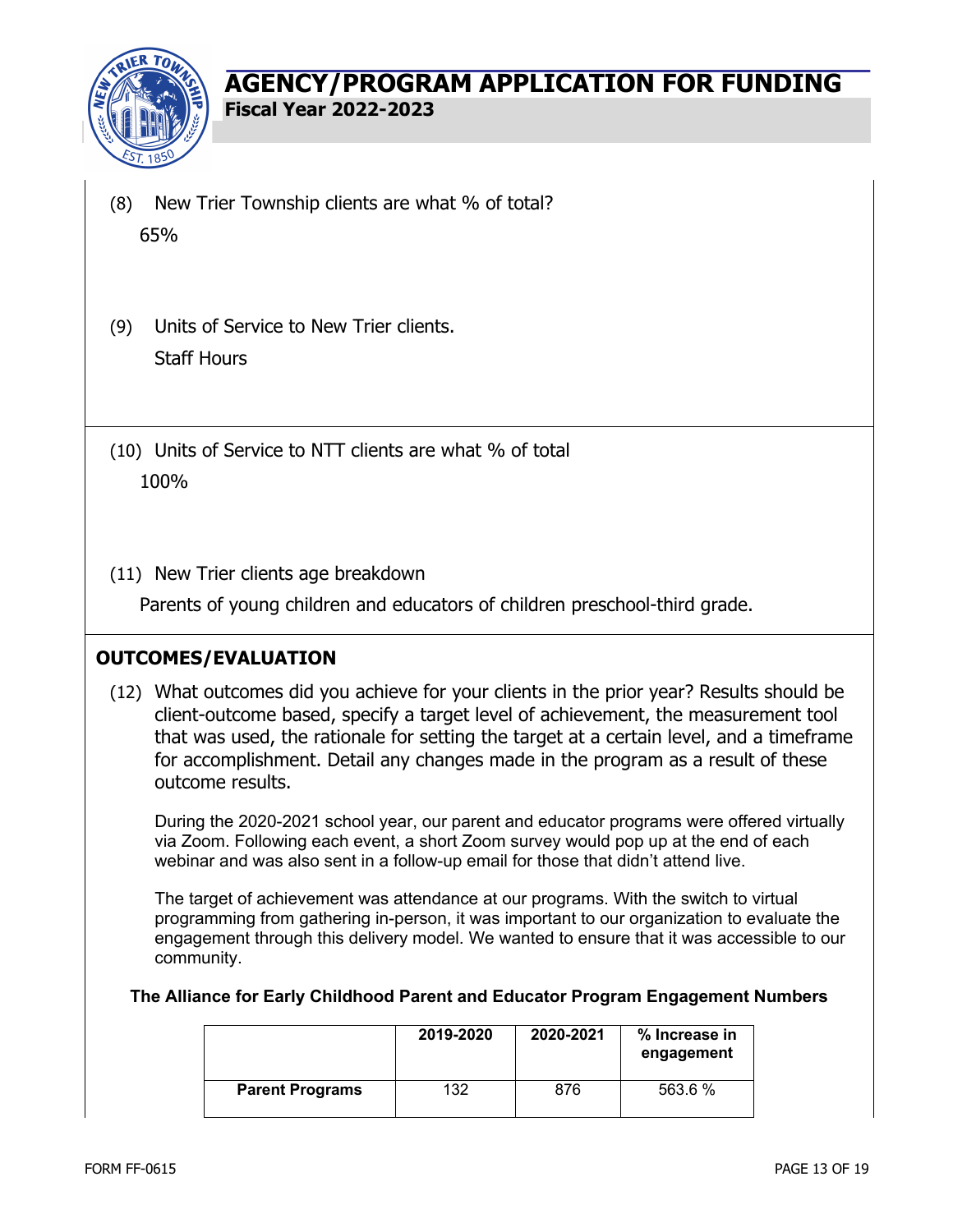

**Fiscal Year 2022-2023**

| <b>Educator Programs</b> |  |  |
|--------------------------|--|--|
|                          |  |  |

Included below are some of the anecdotes from both educators and parents from the Zoom evaluation survey:

#### **Infant/Early Childhood Mental Health Consultation Program for Parents and Educators**

#### *Embracing What Counts: Professional Learning Series for Educators (253 registered) Evaluation Anecdotes:*

- I attended the latter part of the webinar live (missed the first part due to my technical difficulties) and watched the first part of the webinar through the YouTube recording. Love Molly!! Please continue to have her as a part of PD!! I also love the webinar and recordings. Once Covid is over and we can meet in in person again, I hope webinars and recording will continue. It is so nice to be able to watch a webinar at my convince, and let's be real, in my pajamas! Thank You!!
- THANK YOU!!! It was a difficult October. Being able to listen to Molly was validating to how I am feeling, how I am struggling, and how I am successful. So grateful to Molly and the Alliance for providing these webinars. And so glad they are recorded so I can have access to them during a free moment :-)
- Thanks for another great support event for educators! I love being able to watch these on my timeframe via recording.
- I always enjoy Molly's "classes". She is so calm and straightforward and easy to listen to.
- I liked Molly's point that it is not our job to diagnose, just to observe and question what we are seeing and ask what might be going on.
- Molly affirmed my practices working with children and families
- Molly really reinforced a lot of ideas I've always had about why children act out (behavior is communication) and she helped layout some easy strategies for helping kiddos who are experiencing anxiety. I will start to use those ideas I'm my classroom. I feel a little calmer and prepared to help children with their anxieties
- One of the best presentations I have recently attended. My big take away: teachers have many years of experience teaching children but this is the first time for the family. Try not to judge.
- I felt reinvigorated when thinking of children in my class that act out
- I loved the tips she gave for in the classroom and also learned a lot about internal and external stress and anxiety.
- It was helpful to hear what NOT to say to parents. They don't need to hear personal experiences and tales of past students.
- It was helpful to hear what NOT to say to parents. They don't need to hear personal experiences and tales of past students.
- Molly reminded me to slow down, think positively and move forward, both personally and professionally. I have been working on this all summer and through the fall.

# *Educators' and Directors; Reflective Practice Group Participants (26 participants)*

*Evaluation Anecdotes: What was the best feature of the reflective practice group?* 

- Ability to feel safe with peers to discuss current aspects of the school year and my personal feelings.
- Being able to talk openly about issues facing students and teachers during the pandemic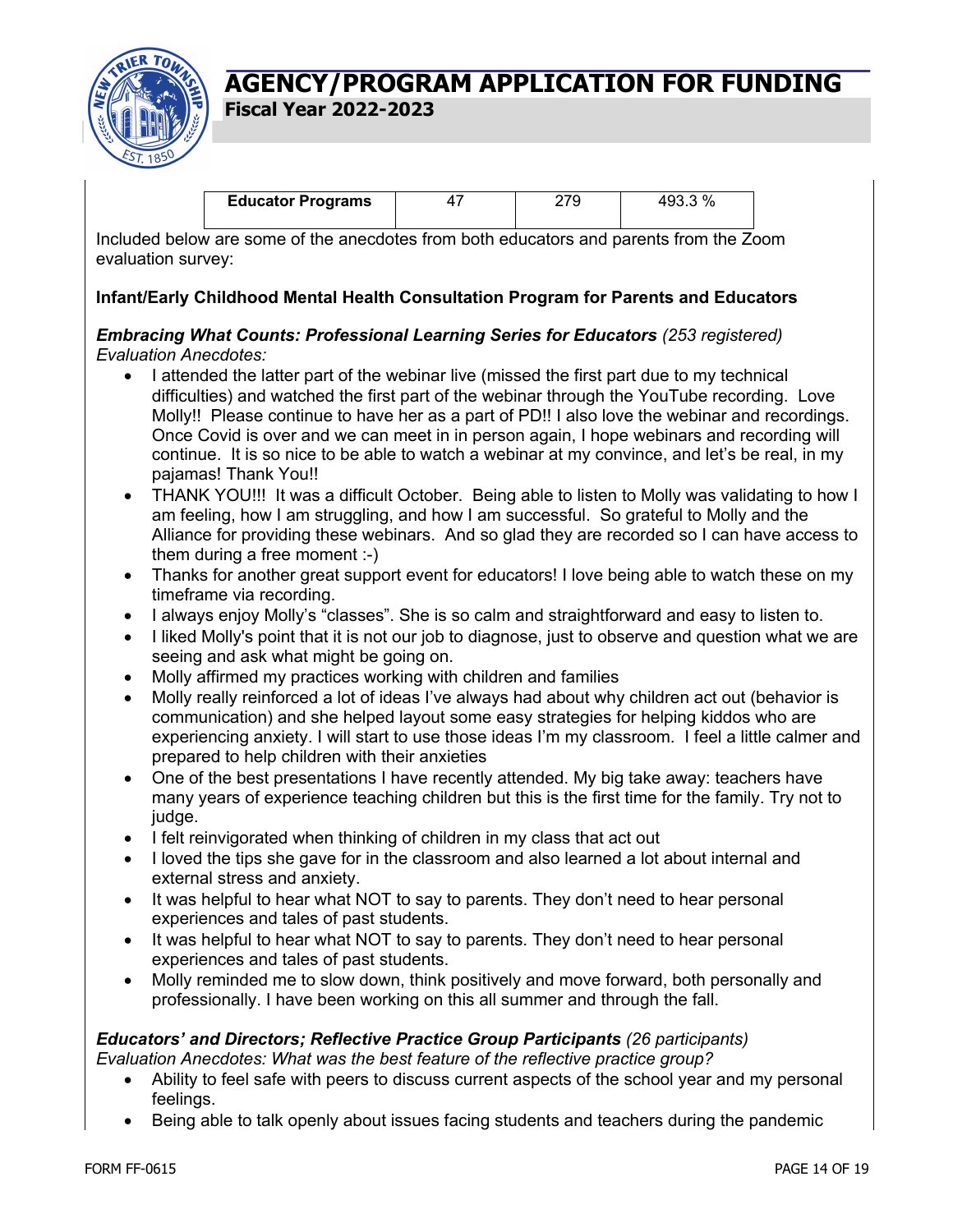

- It was a time to be with like-minded educators during this challenging year.
- Peer collaboration
- An open, supportive dialogue
- Being with a supportive community, to debrief, give & receive support, share ideas
- The community that was created supporting each other and name the events that are occurring in these current times.
- hearing how others were handling challenges
- The facilitators
- Being with others who are in the same stressful situation, and realizing I am not alone.
- Molly and the group itself. It was wonderful to talk with such an open group that is in my same situation.
- The collaboration among colleagues.
- Having a space to connect with other directors and discuss issues that we were all dealing with. Having the benefit of hearing from both newer and more seasoned directors.
- Feeling "not alone"

#### *Pandemic Parenting: Tools & Tips (876 registered)*

*Evaluation Anecdotes:*

- Thank you to Molly and Stefanie for a fantastic session! Molly has a very calming presence, and I feel so happy to know that she touches the lives of so many children through her work and personal life.
- I particularly appreciated the focus on the importance of my own mental health. It's something I spent a lot of time on before kids, and somehow it's fallen down on my priority list since having kids. I would be interested in more in-depth discussions about how to care for ourselves as we care for our kids.
- It was really helpful just to know that other parents are experiencing similar feelings around their children's anxiety and loneliness during this pandemic. I really appreciated the reminder to stay calm, name the feelings, and the note about how to start the morning with connection through the different statements of empathy.
- Molly, this presentation was incredible! So well organized and to the point so much good material covered - immediately applicable - thank you so much!!!!
- We love Molly Pope and we just met her!
- I really liked how this was about bettering ourselves as parents in order to help our children
- What I was able to hear was very helpful. I had difficulty connecting and the sound went out a few times during the session, so I look forward to receiving the link to the recording, so I can watch the whole thing. I also am interested in the session you mentioned will be in April. Thanks for your time, and sharing!
- Molly was a great speaker

Due to the significant increase in ability to reach and engage our community, The Alliance will continue to offer a majority of virtual programming for parents and educators heading into the 2021-2022 school year. Virtual programs will be made available via recording to registered attendees if permissible by the speaker. Educators will once again have two months from the live presentation to earn continued education credit from viewing the recording.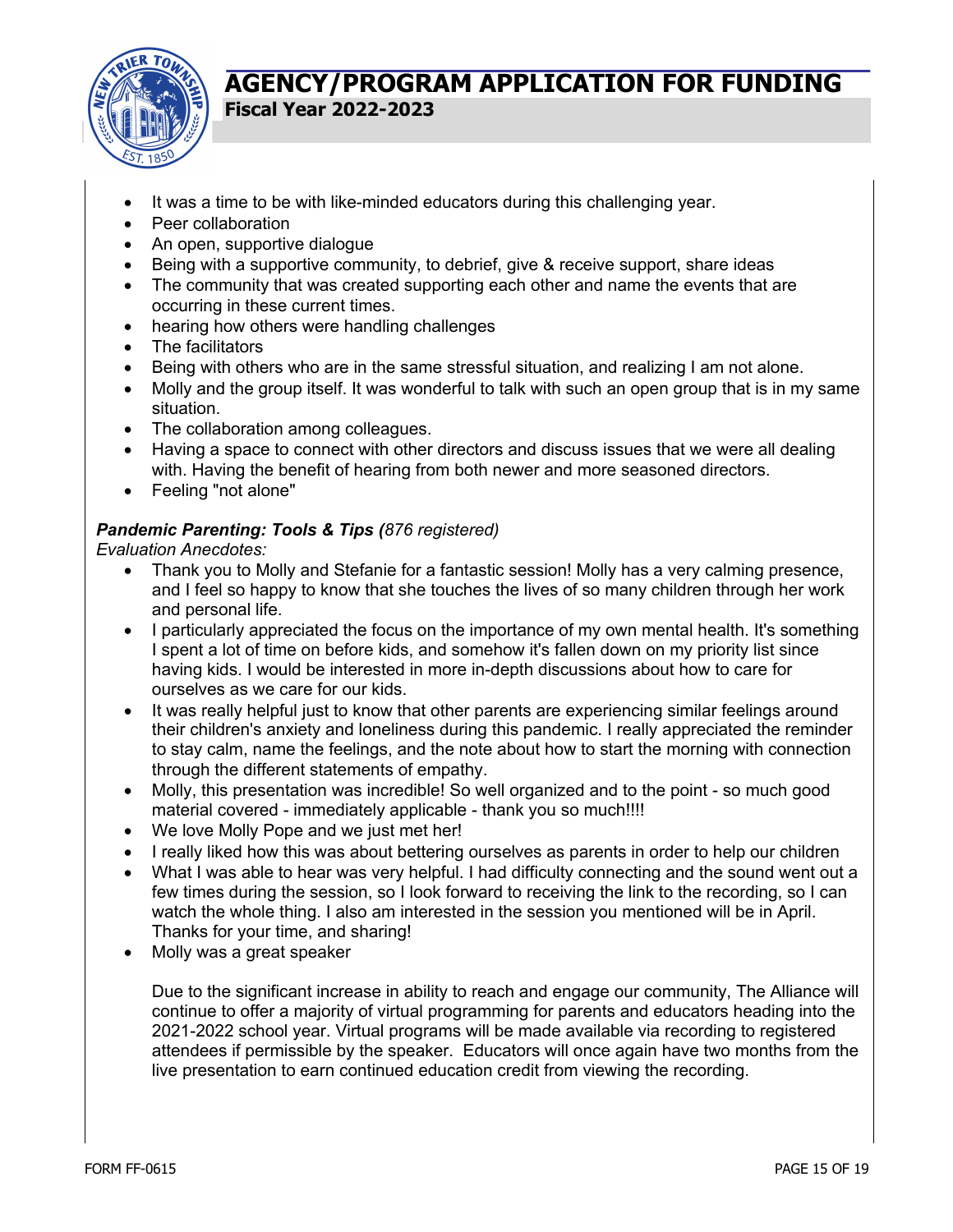

(13) What results are you committed to achieving in the present year? (If outcomes are the same as above, simply state that we hope to improve upon the past year's results)

We hope to improve upon the past year's engagement numbers for both educators and parents.

(14) Are there any other program effectiveness/evaluation measures you think are important, such as customer/client satisfaction surveys, quality of service measures, or other indicators? Please describe.

**Parents:** We ask the following quantitative question as part of each evaluation survey: "Please share an overall rating of tonight's event." We also ask the qualitative question, "What are some immediate strategies that you can implement right away as a parent?"

**Educators:** We ask the following quantitative question as part of each evaluation survey: "Overall rating of today's event" and "As a result of the program, will you change your teaching approach or professional practice?" We also ask the qualitative questions: "What is the most important thing that you will take away from today's presentation? and "Explain how you will change your teaching approach or professional practice"

The quantitative survey questions allow us to see in a quick way how programs are received from our stakeholders. However, the qualitative questions from both evaluation surveys are provide more meaning and allow understand the impact on attendees. These meaningful responses allow us to empathize and improve the quality of our programming when comparing to our outlined programmatic objectives.

### **CHANGES/CHALLENGES**

(15) What changes or challenges (legal, socio-economic, demographic, financial, political or other) did the agency, program, and clients face in the prior year? How did you respond? What challenges or changes do you anticipate in the present year? (If changes/challenges were the same for all programs, do not repeat).

Similar to many organizations heading into the past year, The Alliance was flexible in our delivery model of programs. As outlined in question 12, our organization adapted a majority of our in-person parent and educator program to be virtual. This was a large success for our organization and accelerated our reach and impact. All of The Alliance Executive Board Meetings and Liaison Council Meetings also occurred via Zoom. We had significant increase in engagement and many members shared it was easier to access and participate.

Unfortunately, due to Restore IL Guidelines, we were unable to host our Annual Preschool-Kindergarten Summit at the Chicago Botanic Garden, which brings together 200 local early childhood educators. This is a significant revenue generating event for our organization. We also recognized by February educators were not seeking this type of professional learning experience, so did not attempt to move this to a virtual conference. Prior in 20202, we hosted a virtual and free Pre-K Summit in August, and felt that event supported the needs of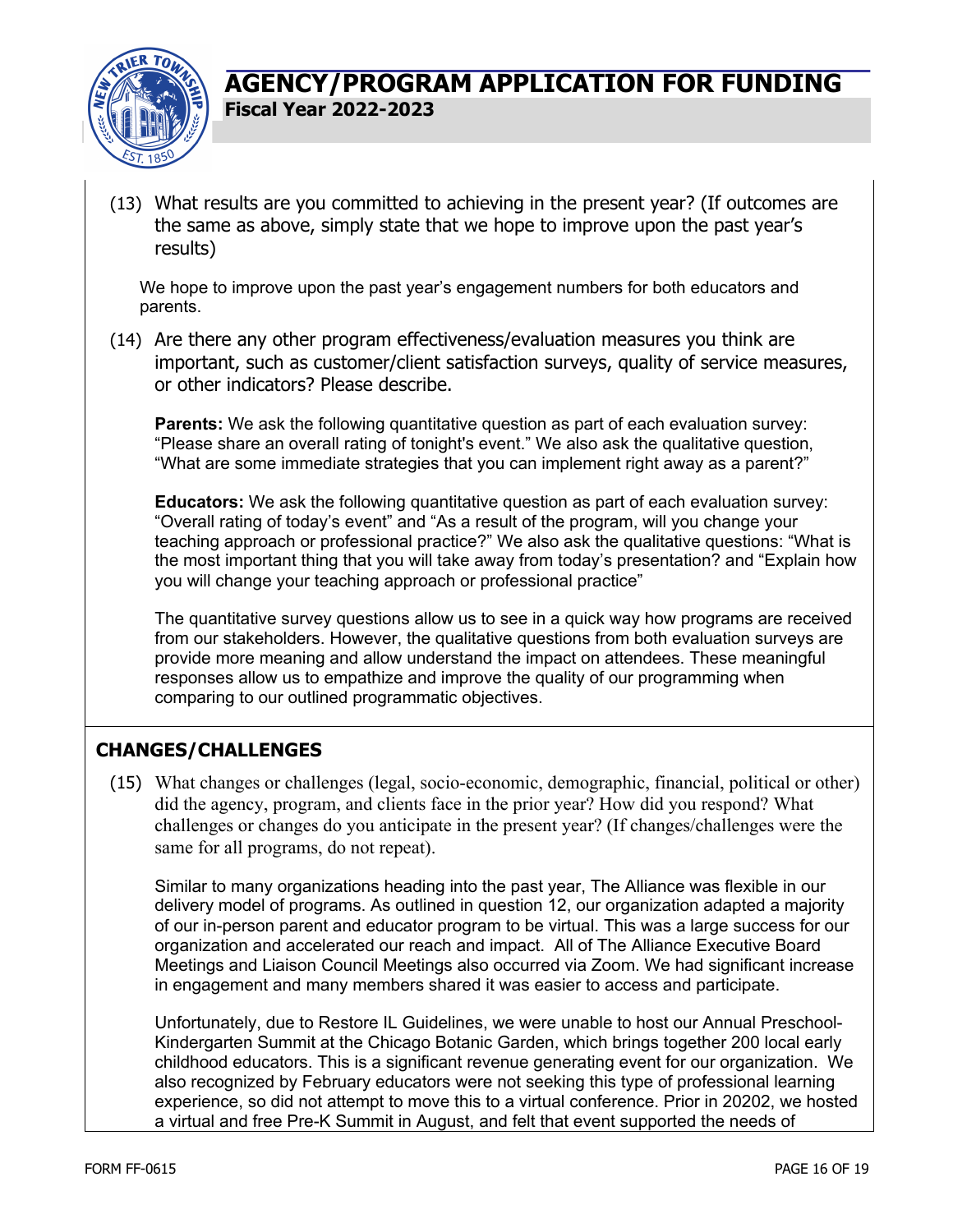

educators in a timely manner.

Our Let's Play! Ongoing Community Program was significantly impacted by the restrictions of hosting in-person events. In 2019-2020, The Alliance invited Member Schools to host Let's Play! events at their schools. With the uncertain restrictions from DCFS and ISBE, Member Schools were not able to participate as hosts, limiting the number of events we were able to offer. We shifted and fully ran all of our events with support from community partners. Each event required registration and had a capacity limit based on current Restore IL Guidelines. This was problematic, since families would register, some wouldn't show, and the events wouldn't be full (even with small capacities). We also incurred additional program costs for purchasing PPE. Additionally, we had a difficult time securing volunteers from our Liaison Council. Some rationale included parents reporting having a minimized bandwidth with a changed home-life schedule and some didn't feel comfortable participating in in-person events at the time.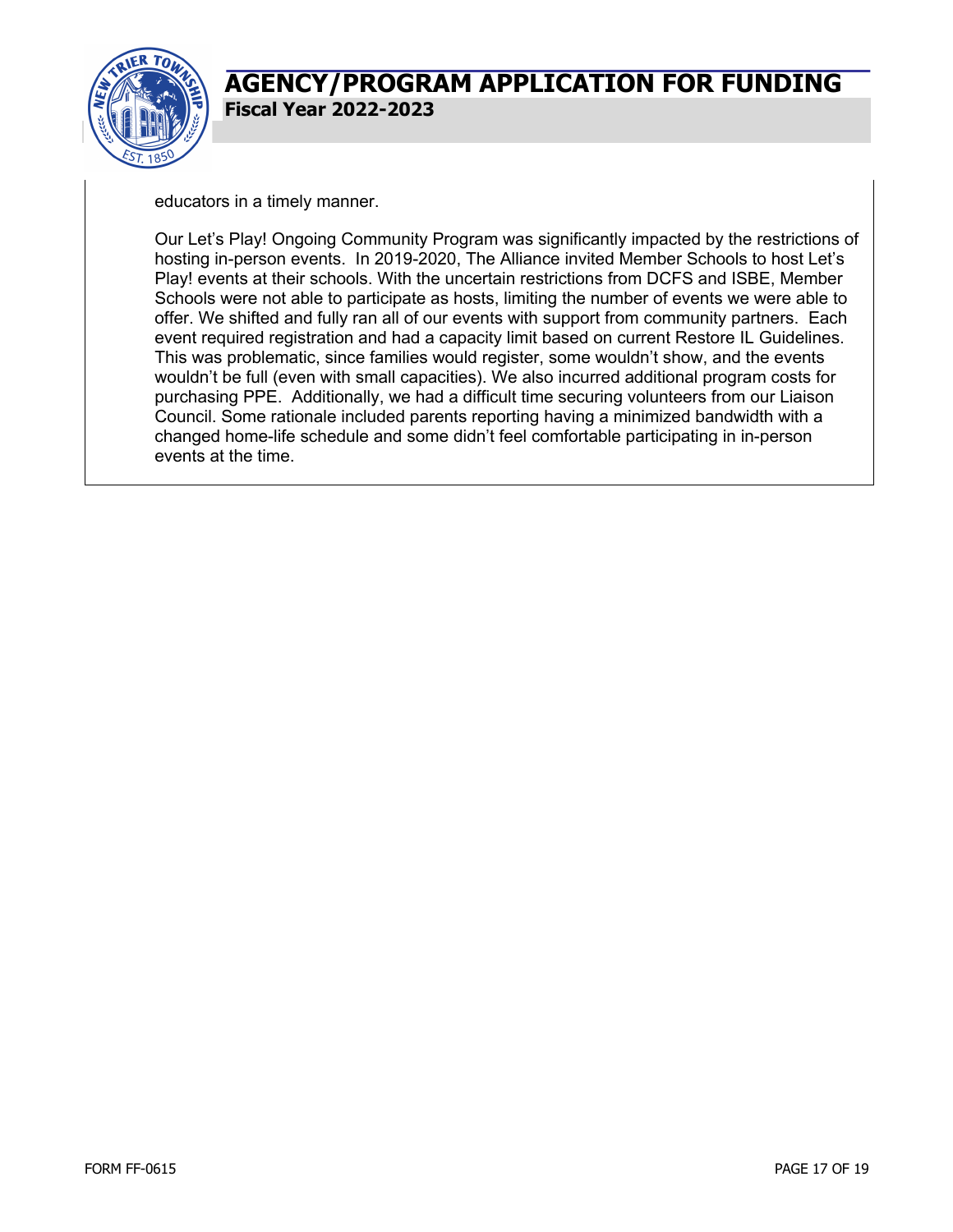

**Fiscal Year 2022-2023**

# **RECOMMENDATION RESPONSES**

(16) How did you respond to the recommendations made by New Trier Township, if any? Please describe in detail. (These are contained in the funding letter you received in June).

The funding letter that we received from New Trier Township stated that Wilmette continues to be underserved in our programming. Our parent and family programs are free and open to the public. We continue to promote our events publicly on all social media platforms and hope that it is more accessible now than ever. We look forward to continuing to expand our reach through virtual programming. Our Newsletters and Let's Play! Guide are also now shared digitally. This expands our reach significantly, which we hope reaches more community members in Wilmette. We have preschools that are Member Schools in Wilmette and hope they continue to promote our programming.

In April 2021, we planned to host our Let's Play! Cardboard Fort Building Event at Centennial Complex Wilmette. Unfortunately, we had to cancel due to rainy weather conditions.

## **RESOURCES/BUDGET**

(17) What non-financial resources are required to deliver this service? Specify staffing/volunteer requirements, budgetary needs and other resources, inputs, and/or community partners that are needed for this program. If the Township is unable to fund this program at the desired level, what will the impact be on services? Describe how your program will or will not continue without investment by the Township. Complete the attached budget forms. Were any cost reduction measures implemented in the prior year? If there is a sliding fee scale for this program, please attach it and indicate how many clients paid each fee level.

#### **2021-2022 Budgetary Needs for Alliance Programming for Parents, Educators, and Families**

|                                                                                                                      | <b>Rate/Session</b> | Number of<br>Session(s) | Number of<br><b>Groups</b> | Total<br>Cost |
|----------------------------------------------------------------------------------------------------------------------|---------------------|-------------------------|----------------------------|---------------|
| <b>Parents</b>                                                                                                       |                     |                         |                            |               |
| 2021-2022 VIRTUAL PARENT SERIES: Making<br>Sense of Kids: What Kids Need Most from<br>Adults, Deborah MacNamara, PhD | \$604               | 3                       | 1- No cap                  | \$1,812       |
| <b>EDUCATORS: I/ECMHC Services</b>                                                                                   |                     |                         |                            |               |
| Building Community Starts with Me: Professional<br>Learning Series, Molly Pope                                       | \$300               | 3                       | 1- No cap                  | \$900         |
| Educators' Reflective Practice Group, Molly<br>Pope                                                                  | \$125               | 7                       | Up to 3 groups<br>of $10$  | \$2,625       |
| New Directors' Reflective Practice Group, Molly<br>Pope                                                              | \$125               | 6                       | 1- No Cap                  | \$750         |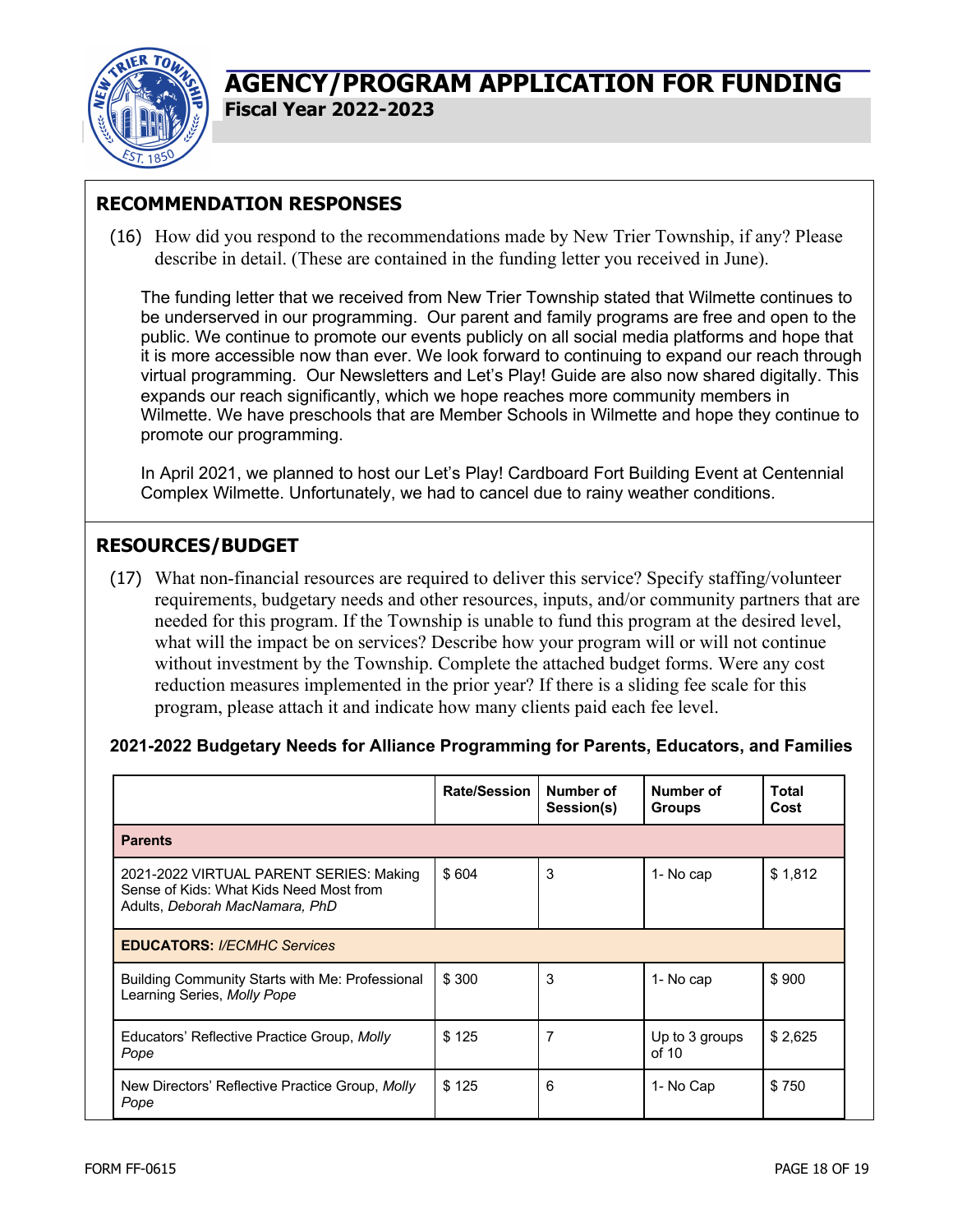

| <b>Families</b>                                 |         |     |                                                                                                              |         |
|-------------------------------------------------|---------|-----|--------------------------------------------------------------------------------------------------------------|---------|
| Let's Play! Program Partner Fees                | \$1,500 |     |                                                                                                              | \$1,500 |
| Zoom Webinar License (1 year, 500 participants) | \$690   | n/a | n/a                                                                                                          | \$690   |
|                                                 |         |     | Cost of<br><b>Proposed</b><br>Program<br>Implementation<br>for Parents,<br>Families, and<br><b>Educators</b> | \$8,277 |

If New Trier Township is unable to fund this program at the desired level of \$7,500, we will likely not be able to implement our parent, family, and educator programming at the level in which we outlined in this grant. Please see attached budget forms.

The Alliance for Early Childhood implemented the following cost reductions measures in 2021- 2022 including:

• Restricting human resources to include reallocation of resources and redefining organizational roles to save money.

• Distributing our Let's Play! Guide, and Fall and Spring newsletter to Member Schools electronically rather than printing and distributing copies.

(18) If your program or agency budget request represents an increase from last year, please explain the reason for the change and what the increase will be used for.

We are asking for the same amount as the previous year. Thank you for your continued support.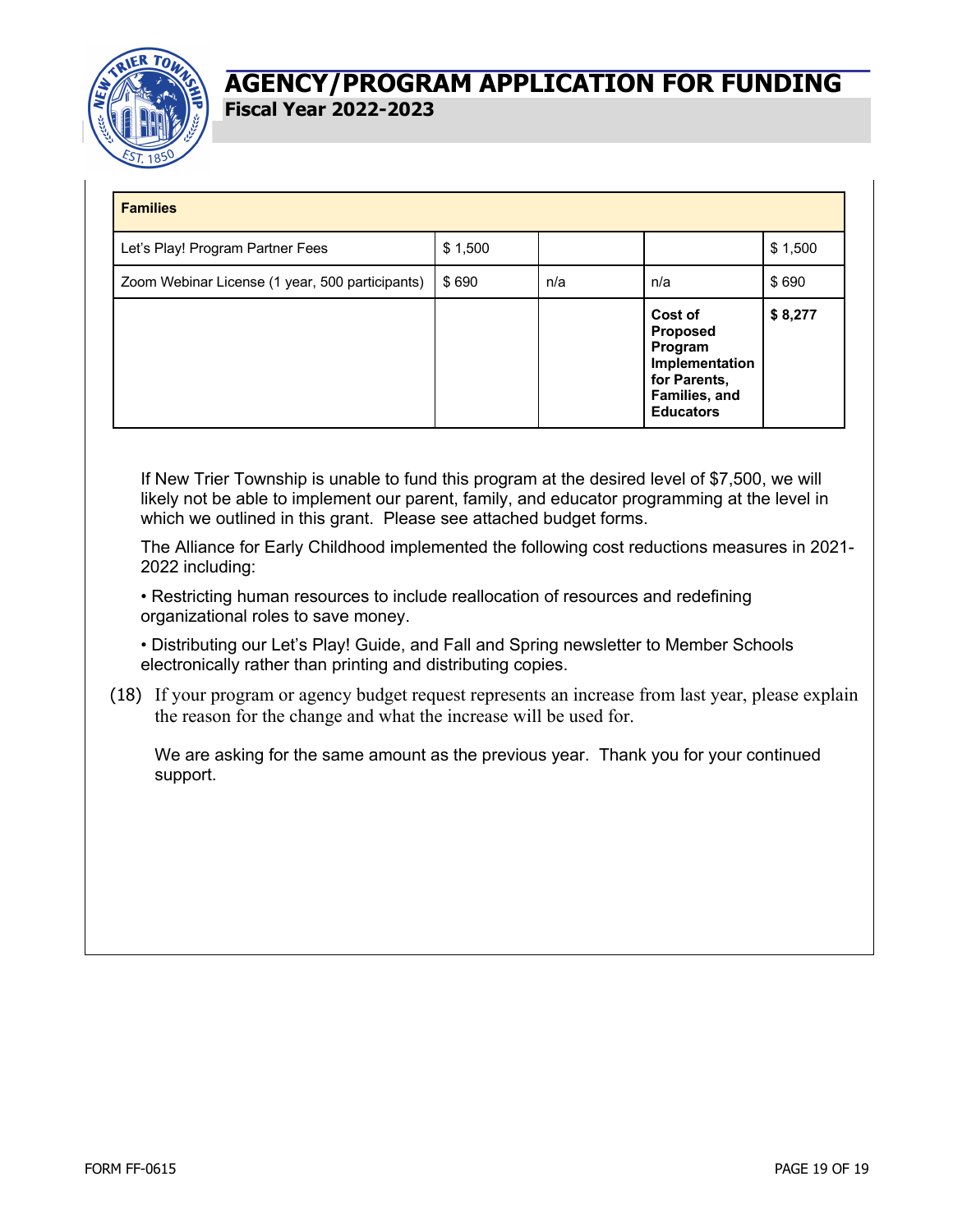### **NEW TRIER TOWNSHIP ANNUAL FUNDING REQUEST FORM**



#### **The Alliance for Early Childhood 2022-2023 Total Agency Budget Form**

|                                 | 2019-2020 | 2020-2021 | 2021-2022                                      |
|---------------------------------|-----------|-----------|------------------------------------------------|
| AEC Fiscal Year: OCT 1- SEPT 30 |           |           | <b>PRIOR YEAR   PRESENT YEAR PROPOSED YEAR</b> |

| <b>AGENCY REVENUES</b>                         |           |           |            |
|------------------------------------------------|-----------|-----------|------------|
| New Trier Township                             | \$6,165   | \$7,500   | \$7,500    |
| Federal Government                             |           |           |            |
| State Government                               |           |           |            |
| Local Government/Townships                     |           |           |            |
| <b>Client Fees</b>                             | \$2,350   | \$2,790   | \$2,900    |
| Grants: Foundations, Corporate, Religious      | \$15,405  | \$ 11,110 | \$9,000    |
| Individual Contributions                       | \$74,702  | \$91,343  | \$ 34,500  |
| Special Events                                 | \$52,322  | \$1,000   | \$39,000   |
| <b>United Way</b>                              |           |           |            |
| Sales                                          | \$13,350  | \$11,850  | \$9,200    |
| Other Revenues                                 | \$2,428   | \$40,372  |            |
| <b>TOTAL REVENUES</b>                          | \$166,722 | \$165,966 | \$102,100  |
|                                                |           |           |            |
| <b>AGENCY EXPENDITURES</b>                     |           |           |            |
| Program Staff Salaries, Benefits, Taxes        | \$75,588  | \$88,004  | \$88,981   |
| Administrative Staff Salaries, Benefits, Taxes |           |           |            |
| Fundraising Staff Salaries, Benefits, Taxes    |           |           |            |
| Professional Fees/Contractual Services         | \$31,561  | \$13,405  | \$39,575   |
| <b>General Operating Expenses</b>              | \$16,111  | \$5,588   | \$5,900    |
| Occupancy and Utilities                        |           |           |            |
| Specific Assistance to Individuals             |           |           |            |
| Major and Minor Equipment                      |           |           |            |
| Major Capital Expenses                         |           |           |            |
| Other Fundraising Expenses                     | \$4,080   | \$3,224   | \$4,500    |
| Other/Miscellaneous                            | \$677     | \$24      | \$1,050    |
|                                                |           |           |            |
| <b>TOTAL EXPENDITURES</b>                      | \$128,016 | \$110,244 | \$140,006  |
| <b>SURPLUS (DEFICIT)</b>                       | \$38,706  | \$55,722  | (\$37,906) |
|                                                |           |           |            |
| NET GAIN/LOSS FROM OTHER FUNDS                 | \$(145)   |           |            |
| SURPLUS (DEFICIT)                              | \$38,562  | \$55,722  | (\$37,906) |
| TOTAL FUNDRAISING/ADMIN COSTS                  | \$4,080   | \$3,224   | \$4,500    |